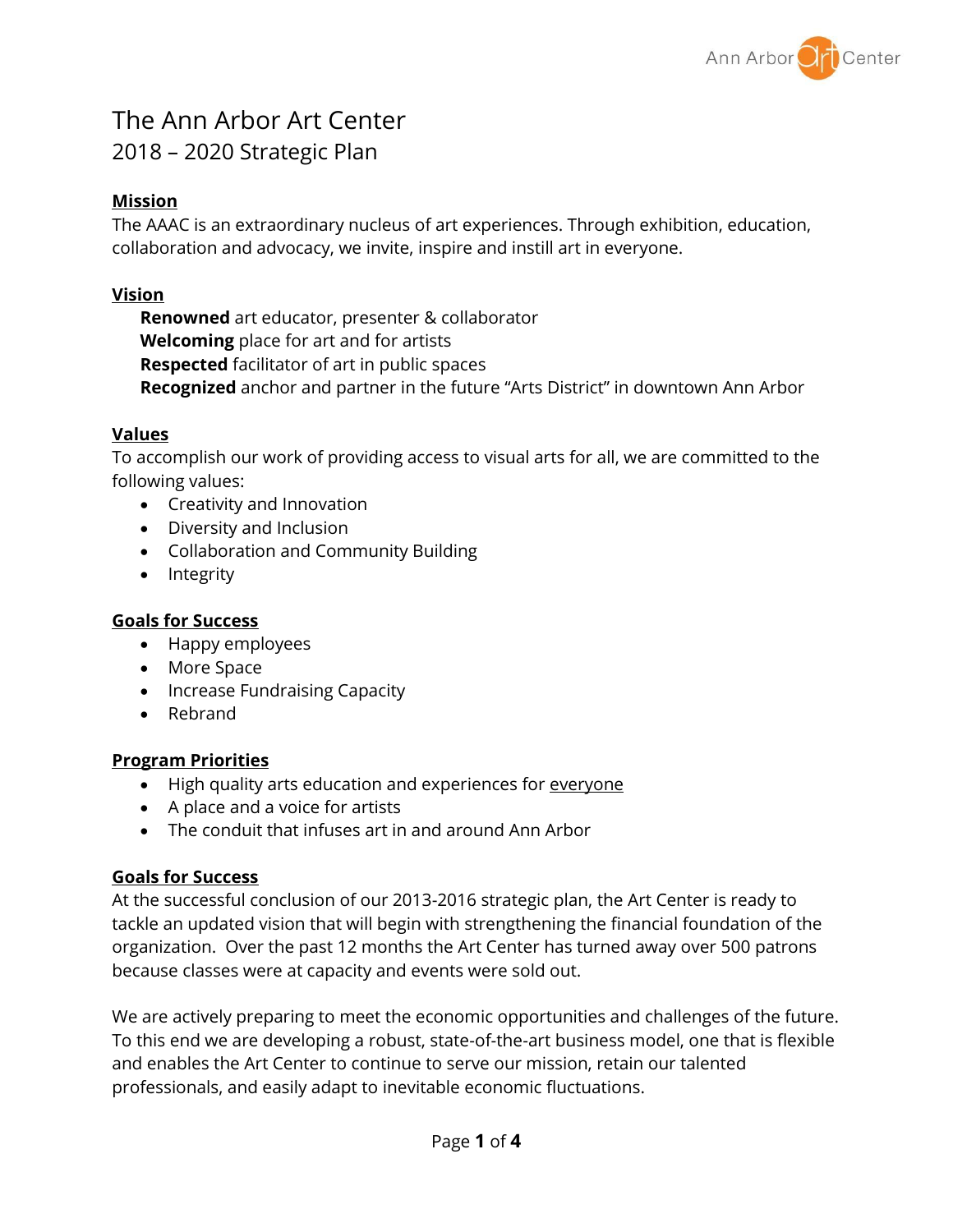

## **Goal #1 – Happy Employees**

Create a positive work environment through ongoing facility and space improvements and by nurturing a creative culture. This will:

- Foster positive employee turnover
- Radiate enthusiasm and deliver excellence
- Enable talented arts professionals to make a living in the arts

## **Strategies for Success**

- 1. Ensure competitive employee compensation and benefit packages
- 2. Continuously improve the workplace environment
- 3. Support professional and personal employee development

## **Metrics**

- $\geq 0$ nly positive employee turnover (leaving on their own terms for professional advancement)
- $\triangleright$  Increase the number of professional development opportunities provided annually
- $\geq$  Maintain, at minimum, an 85% average on the annual CEO Evaluation conducted by the board and staff

# **Goal #2 – More Space**

Expand capacity from 5 to 9 classroom/flexible spaces enabling the Art Center to:

- Provide operational flexibility during economic fluctuations
- Expand class offerings to mitigate waitlists
- Increase the number of free drop-in programs

# **Strategies for Success**

- 1. Launch ArtNext Capital Campaign
- 2. Successfully raise \$4.0M to fund purchase of adjacent building and contiguous renovations
- 3. Deliver excellence in programming for expanded space

## **Metrics**

- $\triangleright$  Campaign fundraising milestones align with budget
- $\triangleright$  Building renovations completed on time and within budget
- $\geq$  Capacity utilization for new spaces (# classes/term and per space)
- $\geq$  Class programmed in the new spaces have a fill rate of 85% or higher

# **Goal #3 – Increase Fundraising Capacity**

Build and nurture strong relationships with current and new donors, passionate students, talented artists, and art enthusiasts, positively impacts our fundraising success in the organization. This will enable us to:

● Build cash reserve and fund endowment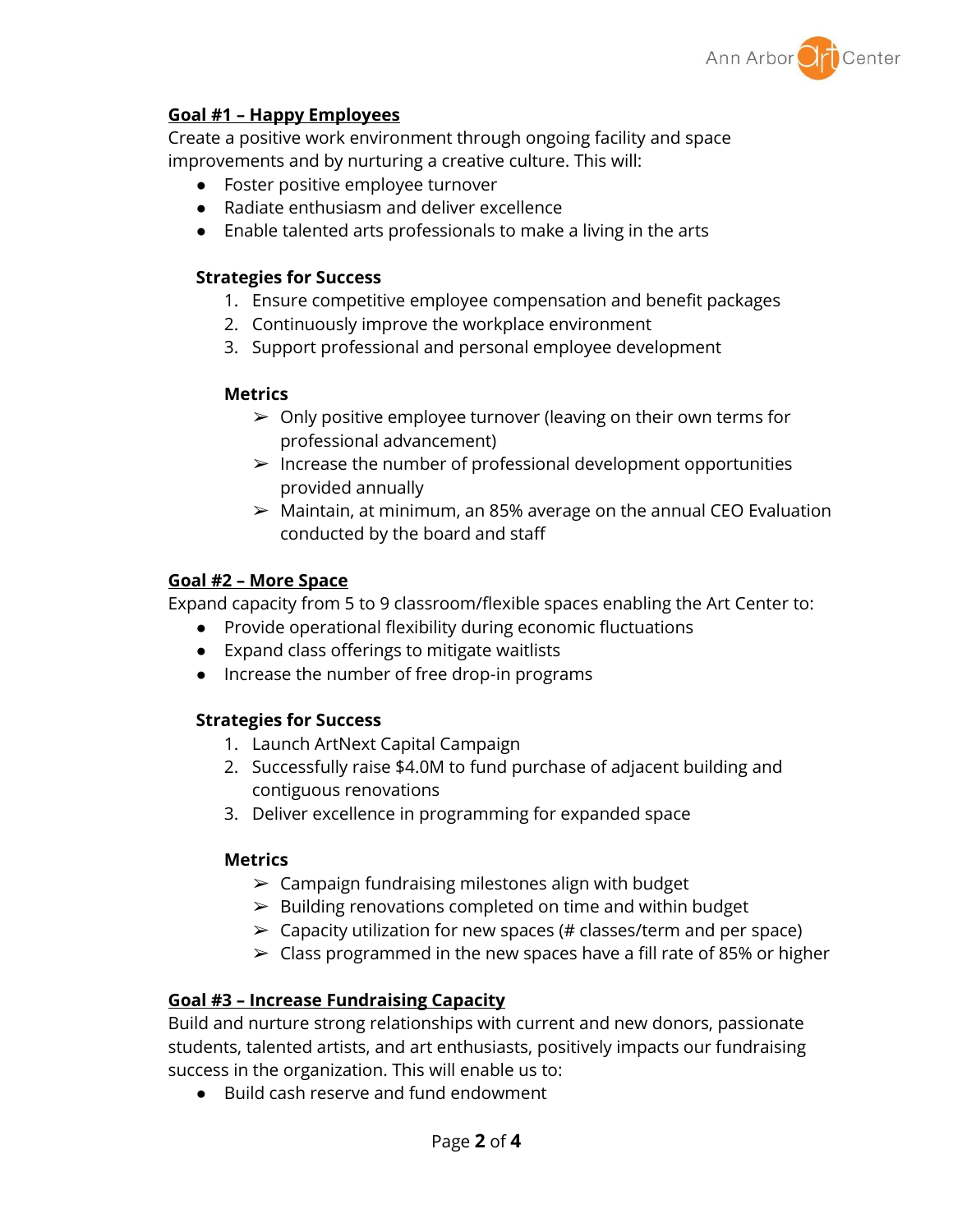

- Ensure financial stability allowing us to expand mission related programs
- Attract and retain new and current donors

## **Strategies for Success**

- 1. Continue efforts to develop and implement a comprehensive donor relations strategy for the organization
- 2. Build a strong board of directors capable of leveraging their networks to expand community reach and visibility
- 3. Attract and hire additional resources to support the development team

## **Metrics**

- $\triangleright$  Create a full development plan with targets in each category
- $\triangleright$  Create and implement a formal board composition strategy
- $\blacktriangleright$  Hire an additional development professional in 2019

## **Goal #4 – Rebrand**

Founded in 1909, and having been in our current location in downtown Ann Arbor for the past 43 years, the Art Center is looking to update our brand to:

- Establish our presence as the visual arts leader in our community
- Ensure that we keep pace with our changing and growing community
- Help retain current, and attract the next generation of art lovers

# **Strategies for Success**

- 1. Elevate our digital presence in all that we do
- 2. Work with The Phire Group to refresh visual identity
- 3. Launch rebrand initiative concurrent with the expansion grand opening

## **Metrics**

- $\geq$  Increase social media following from 27,000 in FY18 to 50,000+ at the end of FY20
- $\triangleright$  Incorporate new brand identity into the building design and renovation
- $\blacktriangleright$  Launch the full rebrand

# **Priorities**

Throughout the strategic planning period, the Art Center will align all activities and initiatives around our three priorities. Within each priority we have selected one new initiative to include in our mission delivery. These initiatives have been carefully evaluated and selected to ensure that they leverage existing resources creating the best chance of long-term success.